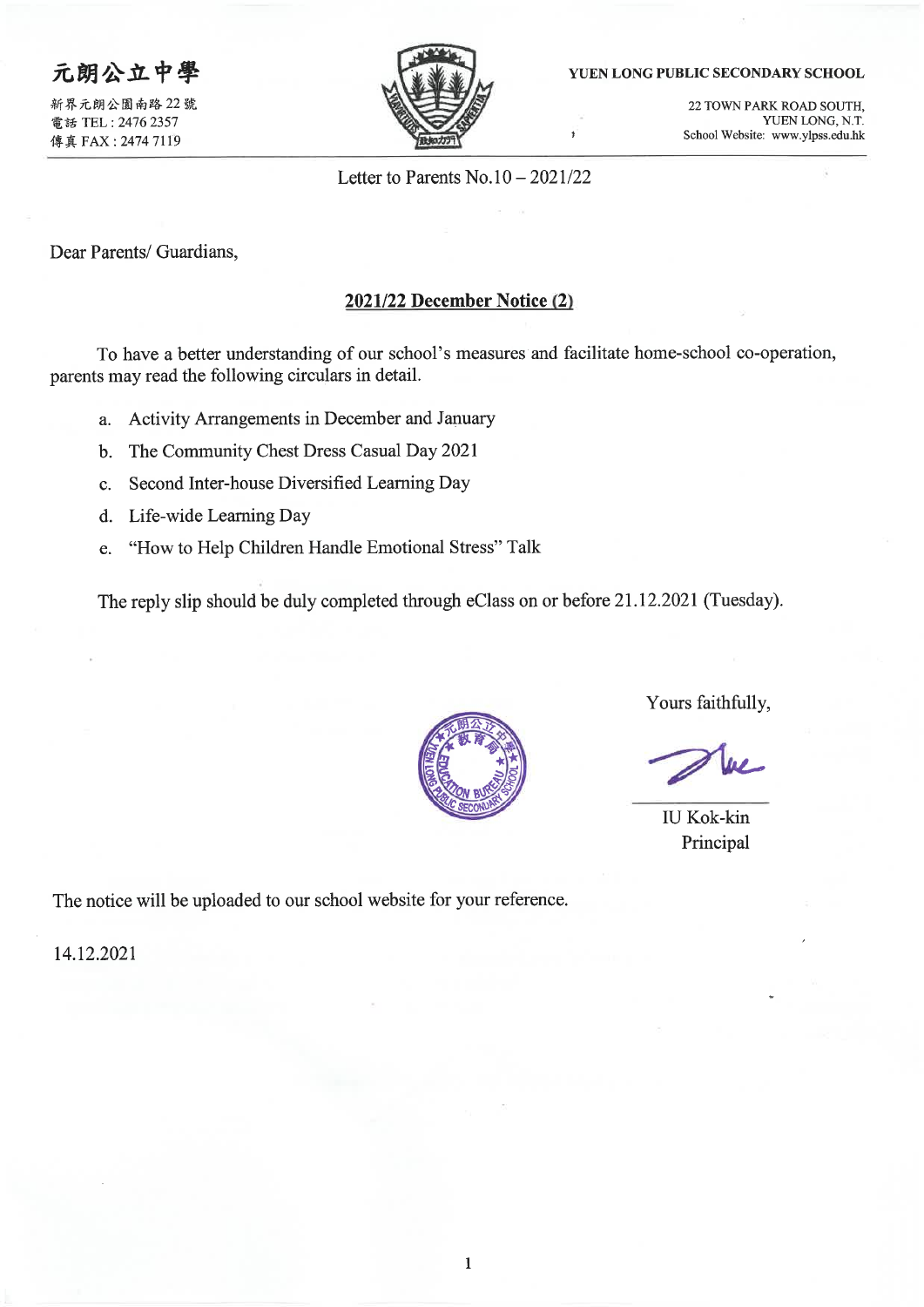## **a. Activity Arrangements in December and January**

| Date       | <b>Activity Arrangements</b>   | <b>Dress Code</b>              | <b>Remarks</b>         |
|------------|--------------------------------|--------------------------------|------------------------|
| 17.12.2021 | One Class One Activity Day     | Casual Wear (for students      | Please refer to the    |
| (Friday)   | cum Christmas Assembly will    | joining Dress Casual Day 2021  | <b>ECA</b> Notice      |
|            | be held as scheduled           | ONLY), *Activity Uniform or    | previously sent to     |
|            |                                | PE Uniform                     | each class before      |
| 21.12.2021 | Sports Day will be replaced by | Activity Uniform or PE Uniform | Please refer to item c |
| (Tuesday)  | Second Inter-house Diversified |                                |                        |
|            | Learning Day                   |                                |                        |
| 27.1.2022  | School Picnic will be changed  | Activity Uniform or PE Uniform | Please refer to item d |
| (Thursday) | to Life-wide Learning Day      |                                |                        |

**\*According to Student's Handbook, activity uniform includes a House T-shirt, a pair of simple pure dark blue or black jeans/ trousers, pure white socks and white sports shoes. Low-cut socks are not allowed. The jeans must be intact without torn parts. The style of the jeans must NOT be too trendy and they must be full-length jeans.** 

20.12.2021 (Monday), the day following the Polling Day, is a designated school holiday.

## **b. The Community Chest Dress Casual Day 2021**

The idea of raising funds by putting on casual wear was originated in the United States and introduced in Hong Kong in 1993. Since then it has become popular with more and more participants every year.

This year, the Dress Casual Day adopts "**We We Wear Wear**" as the theme - have fun and be positive to dress casually for a worthy cause. Our school will hold Casual Wear Day on 17.12.2021 (Friday) to encourage students to do good deeds. Details are as follows:

1. Amount of Donation:

It is suggested that students donate paper money to facilitate administrative processing.

2. Dress Code:

Participants may wear casual clothes to school that day, but clothing and appearance should remain clean, decent and modest. No hot pants, mini-skirts, revealing clothes or accessories are allowed.

Students only need to put on dignified casual clothes to go to school on the day of the activity, and **make a donation immediately**, and they can support children and youth services through donations. If you have any questions about clothing and appearance, please contact the Discipline Master Mr. LEE Kai-yin, Frankie, or the Discipline Mistress Ms. MOK Sui-sum, Noel.

Should you have any queries, please contact Mr. CHEUNG Chi-wan or Ms. PANG Lai-mui, Eva from Service Learning Team.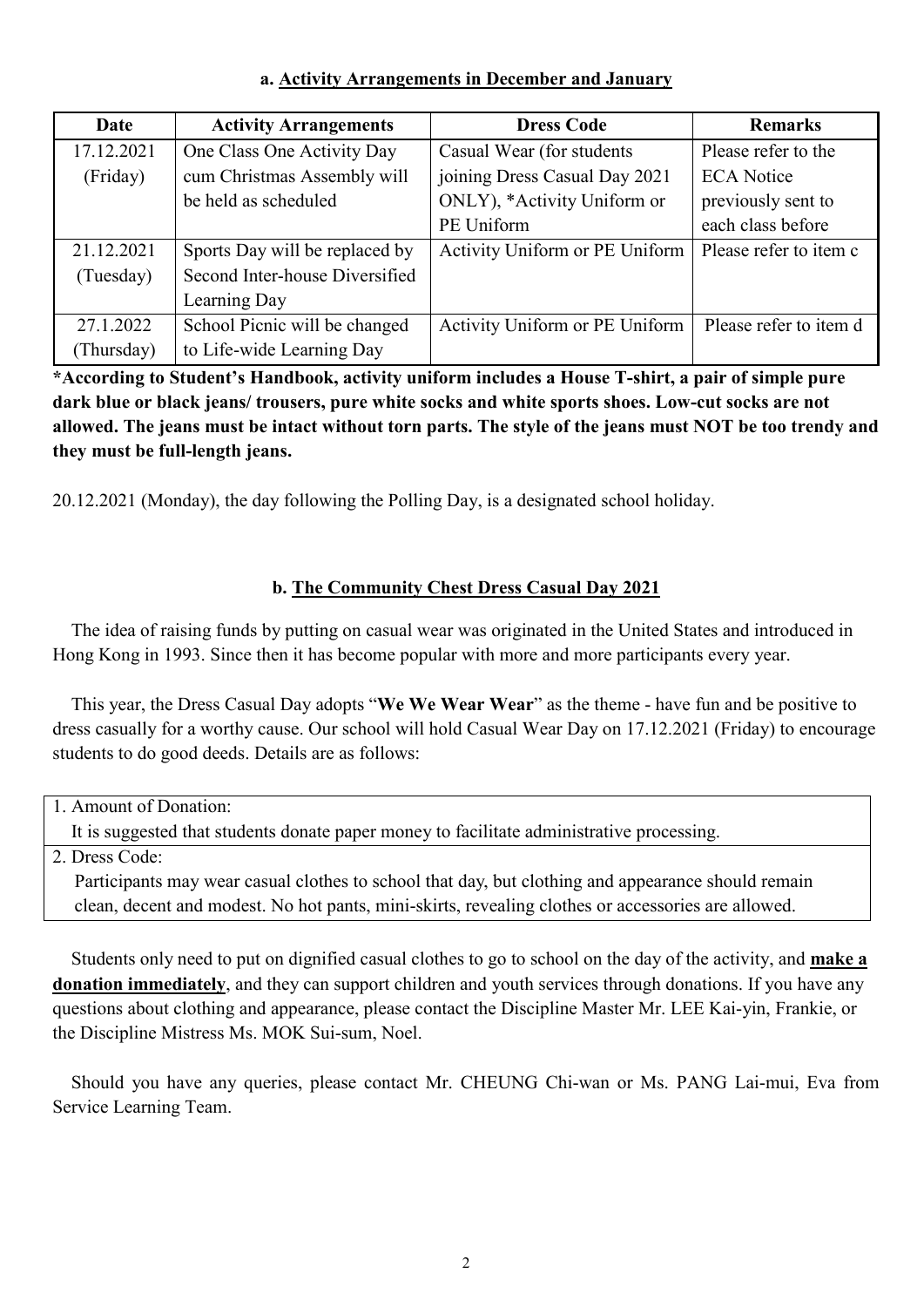### **c. Second Inter-house Diversified Learning Day**

Due to the epidemic situation, Sports Day originally scheduled on 21.12.2021 (Tuesday) will be postponed until further notice and replaced by Second Inter-house Diversified Learning Day. Through multiple learning activities and inter-house competitions, the learning experience of students will be enriched and their sense of belonging to their houses and the school will be enhanced. Details are as follows:

| Form                    | Assembly Time | Venue                    | Dismissal Time | Dress Code          |
|-------------------------|---------------|--------------------------|----------------|---------------------|
| House Committee Members | 8:00a.m.      | <b>Activity Location</b> | 12:15p.m.      | Activity Uniform or |
| S1 and S2               | 8:30a.m.      | Classroom                | 10:15a.m.      | PE Uniform          |
| S3, S4 and S5           | 10:30a.m.     | Classroom                | 12:15p.m.      |                     |

To prepare for HKDSE, S6 students should do self-study at home on that day. If S1 to S5 students are absent, they should apply for leave according to the regular procedures, or provide documentary proof such as a medical certificate.

Cross-boundary students need to log in to the "Assembly" Zoom Link according to their assembly time: [zoom.us/j/2518409324](https://zoom.us/j/2518409324?pwd=ekVWU0JDVlBIWkM0ZmdpWTh5bmRpQT09) to attend the event on that day.

For any inquiries, please contact Mr. CHEUNG Chi-wan at 2476 2357.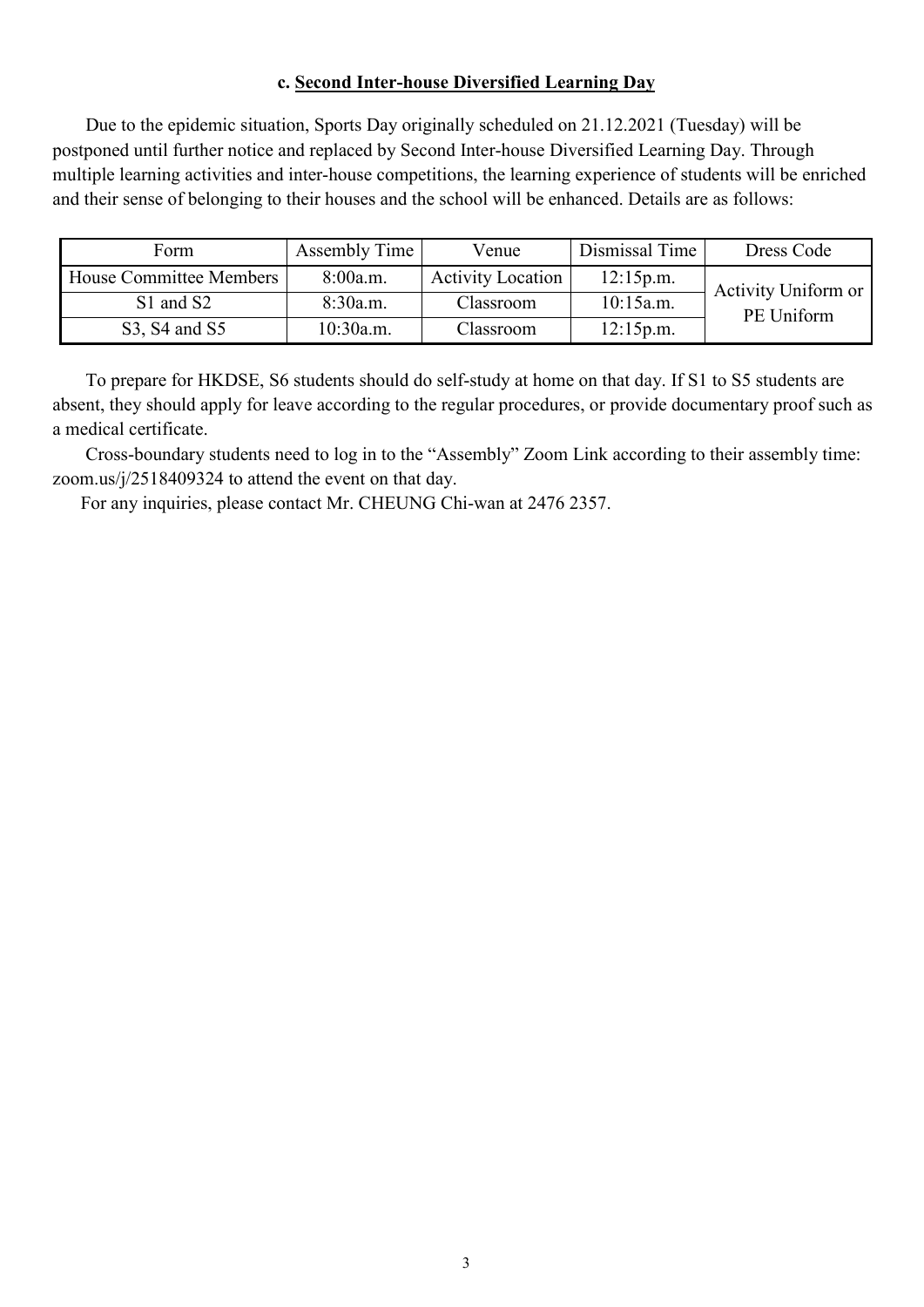## **d. Life-wide Learning Day**

Due to the epidemic situation, School Picnic will be changed to Life-wide Learning Day. Life-wide Learning Day is part of the school curriculum. **All students must attend**. Details are as follows:

Date: 27.1.2022 (Thursday) Gathering Time: 8:15 a.m. Gathering Place: School Dismissing Time: Around 2:00 p.m. Dismissing Place: School (S1-S4); Main Entrance of Ocean Park (S5-S6) Transport: Coach Fee: Free of charge Dress Code: Activity Uniform or PE Uniform

| Form   | <b>Destination</b>                    |  | <b>Learning Materials</b>                     |                              |
|--------|---------------------------------------|--|-----------------------------------------------|------------------------------|
| S1, S3 | <b>Sky 100</b>                        |  |                                               |                              |
|        | Tai Kwun                              |  |                                               |                              |
| S2, S4 | Worksheets:<br>Experience<br>Tai Kwun |  | Worksheets:<br>History and Chinese<br>History | Worksheets:<br>LS Field Trip |
| S5, S6 | Ocean Park                            |  |                                               |                              |

Arrangements for cross-boundary students are as follows:

- S2, S4 cross-boundary students should hand in the completed worksheets to lms@ylpss.edu.hk before 2 p.m. on 27.1.2022 (Thursday). All students should read the learning materials and complete the "Experience Tai Kwun" worksheets. The "History and Chinese History" worksheets and "LS Field Trip" worksheets can also be completed as extra work.
- S1, S3, S5, S6 cross-boundary students should read the related learning materials.

If students are not able to join the trip due to special reasons, they must attend school and do self-study under teachers' supervision. If a student intends to apply for sick leave parents must phone and inform the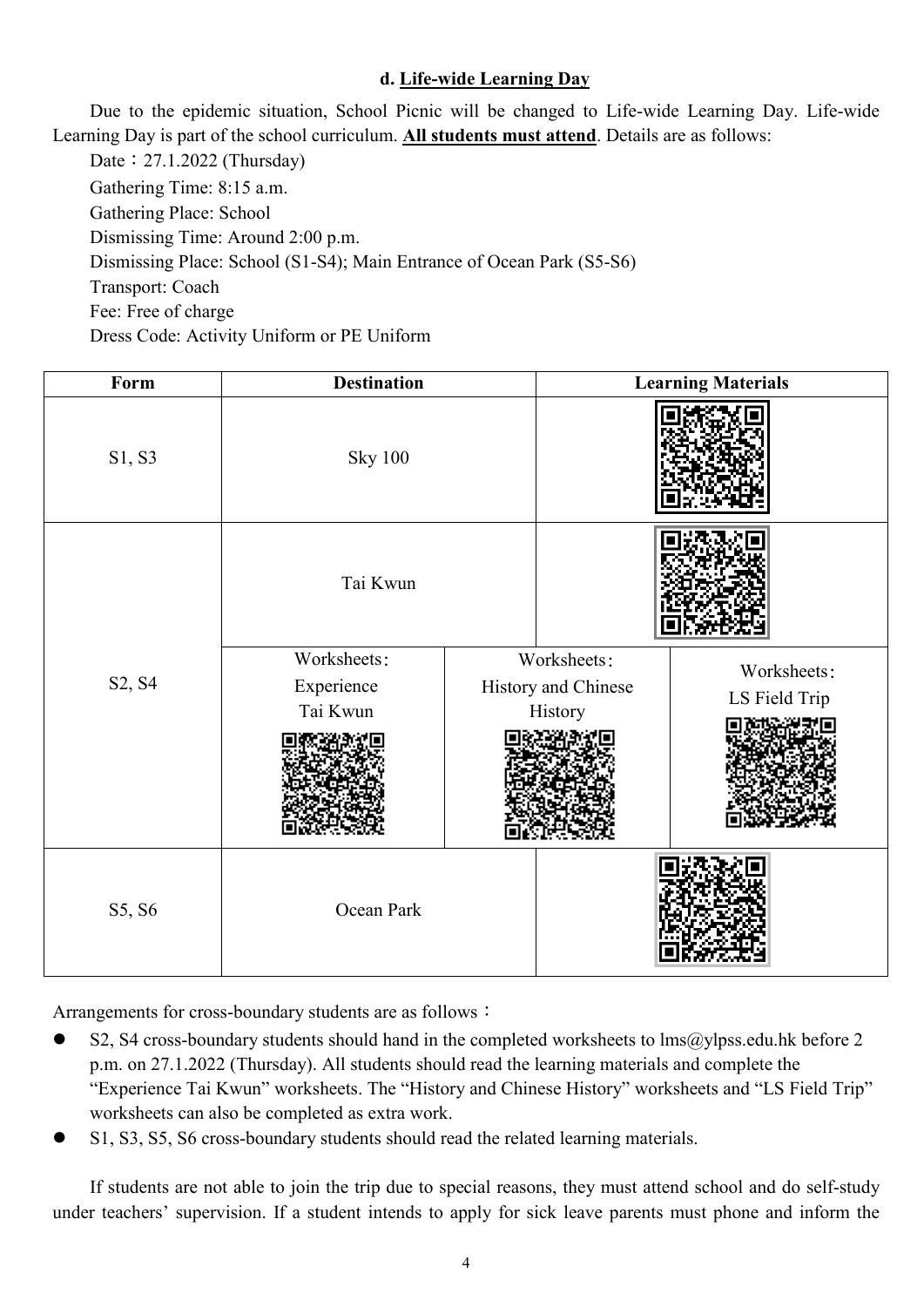General Office before 8:15 a.m., and hand in a medical certificate and a sick leave application letter to class teachers on the following school day.

Students should carefully read the "Students Travel Notes" distributed by the school before the trip. If the Education Bureau announces the suspension of school through the media, the school would cancel all trips and announce further arrangements.

If the weather is unstable but the Education Bureau has not announced the suspension of school (for example a tropical cyclone warning signal no.3 or below issued by the Hong Kong Observatory issues, heavy persistent rain and thunderstorm warning, Amber rainstorm warning signal, or Hong Kong Air Quality Health Index reaching a serious level of 10+), students should return to school with both textbooks for Thursday lessons and travel accessories to await further arrangements. If the weather improves, the school will evaluate student safety to decide if the activity will be resumed.

Should you have any inquiries, please contact Ms. CHING Ka-ying, Ms. LEE Mei-shan, Mr. LO Chi-fai or Assistant Principal LUI Wai-ming at 2476 2357.

### **e. "How to Help Children Handle Emotional Stress" Talk**

In order to raise parents' awareness on children's mental health and assist students to relieve their learning pressure more effectively, the Parent-Teacher Association and Counselling Team will jointly organise a parent talk for all parents. The talk will be held by professional social workers from the Social Welfare Department to provide parents with suitable measures in handling children with emotional stress. Details are as follows:

**Topic**: How to Help Children Handle Emotional Stress **Date**: 7.1.2022 (Friday) **Time**: 3:00 pm – 4:30 p.m. **Venue**: Room 608

You are cordially invited to attend the talk. Please reply on or before 17.12.2021 (Friday). For inquiries, please contact Ms. MAN So-shan, Susan, at 2476 2357.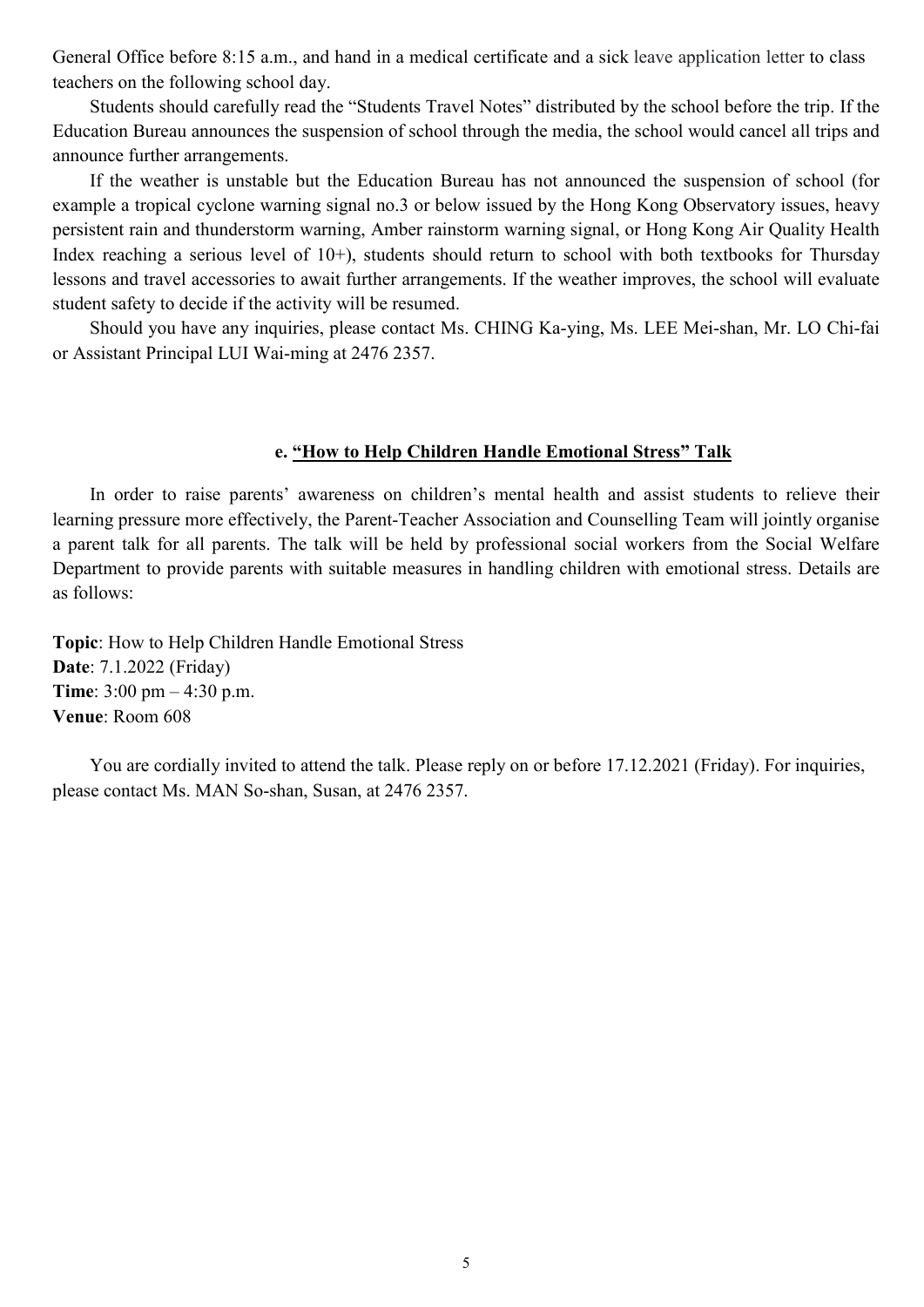### **YUEN LONG PUBLIC SECONDARY SCHOOL**

元朗公立中學 新界元朗公園南路 22 號 電話 TEL : 2476 2357 傳真 FAX : 2474 7119



22 TOWN PARK ROAD SOUTH, YUEN LONG, N.T. School Website: www.ylpss.edu.hk

## Letter to Parents No.10 – 2021/22 Reply Slip

To the Principal of Yuen Long Public Secondary School,

i) I, the parent of \_\_\_\_\_\_\_\_\_\_\_\_\_\_\_\_\_\_\_\_\_ ( \_\_\_\_\_class)( \_\_\_\_\_class no.), acknowledge the receipt of the following circulars:

- a. Activity Arrangements in December and January
- b. The Community Chest Dress Casual Day 2021
- c. Second Inter-house Diversified Learning Day
- d. Life-wide Learning Day
- e. "How to Help Children Handle Emotional Stress" Talk

## ii) **"How to Help Children Handle Emotional Stress" Talk**

I \* will attend the talk. (Number of attendee:  $\qquad \qquad$  )  $\Box$  will not attend the talk.

Signature of Parent/Guardian:

Name of Parent/Guardian:

\_\_\_\_\_\_\_.12.2021

\* Please put a  $\checkmark$  in the appropriate  $\Box$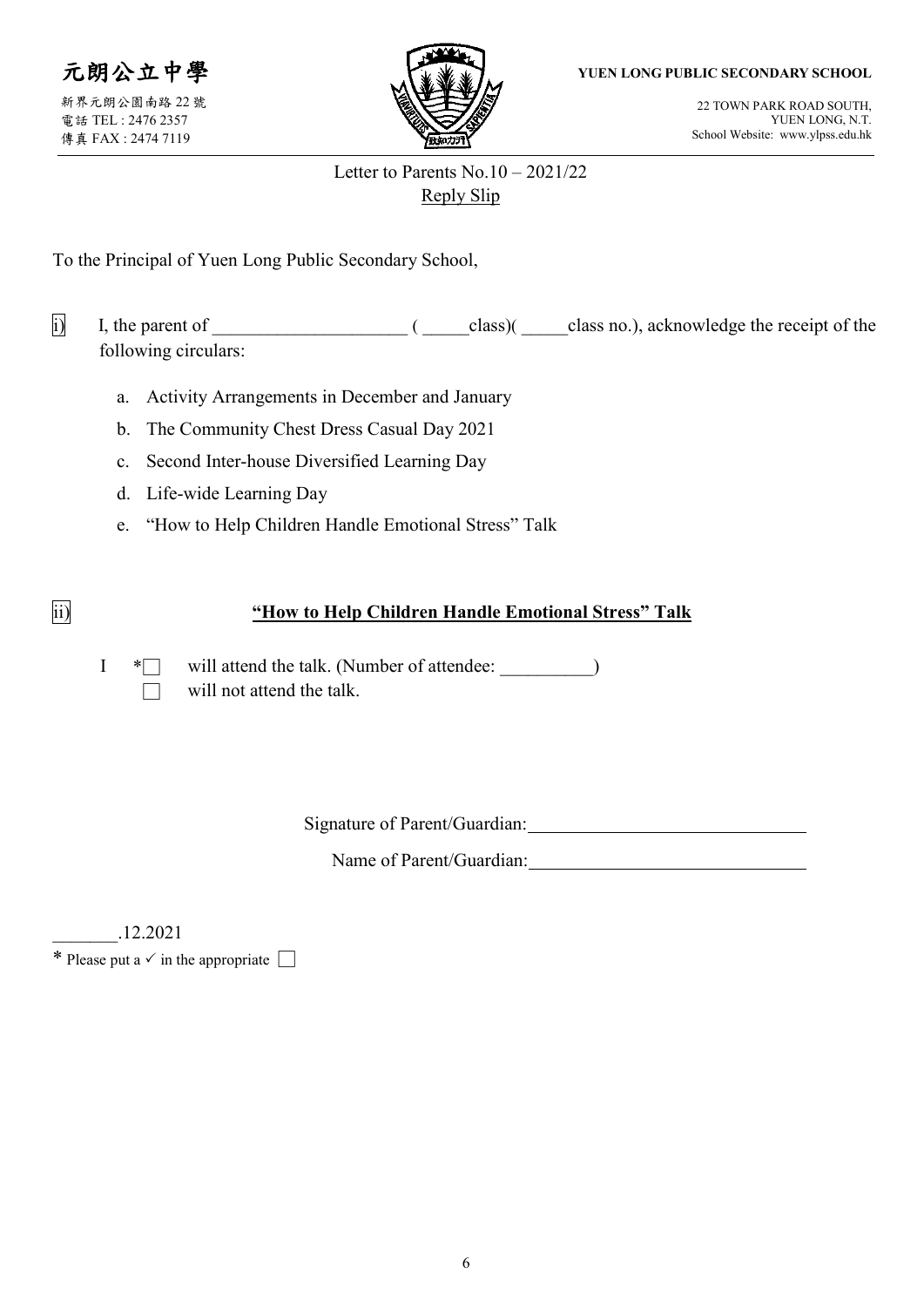## 元朗公立中學

新界元朗公園南路 22號 電話 TEL: 2476 2357 傳真 FAX: 2474 7119



### YUEN LONG PUBLIC SECONDARY SCHOOL

22 TOWN PARK ROAD SOUTH, YUEN LONG, N.T. School Website: www.ylpss.edu.hk

家長通函第10號-2021/22

敬啟者:

### 2021/22學年十二月份學校安排須知 (二)

為讓家長更了解學校各項措施及促進家校合作,請家長詳閱下列通告:

- 十二月、一月活動最新安排  $\overline{\phantom{0}}$ 二、 公益金便服日 2021
- 三、 第二次四社多元學習日
- 四、 全方位學習日
- 「家長如何應對子女情緒壓力」講座 五、

請家長於 2021年12月21日 (星期二) 或之前經 eClass 填妥「家長綜合回條」。

此致

各位家長/監護人





元朗公立中學校長 余國健謹啟

上述通告將上載至本校網頁,歡迎家長瀏覽。

2021年12月14日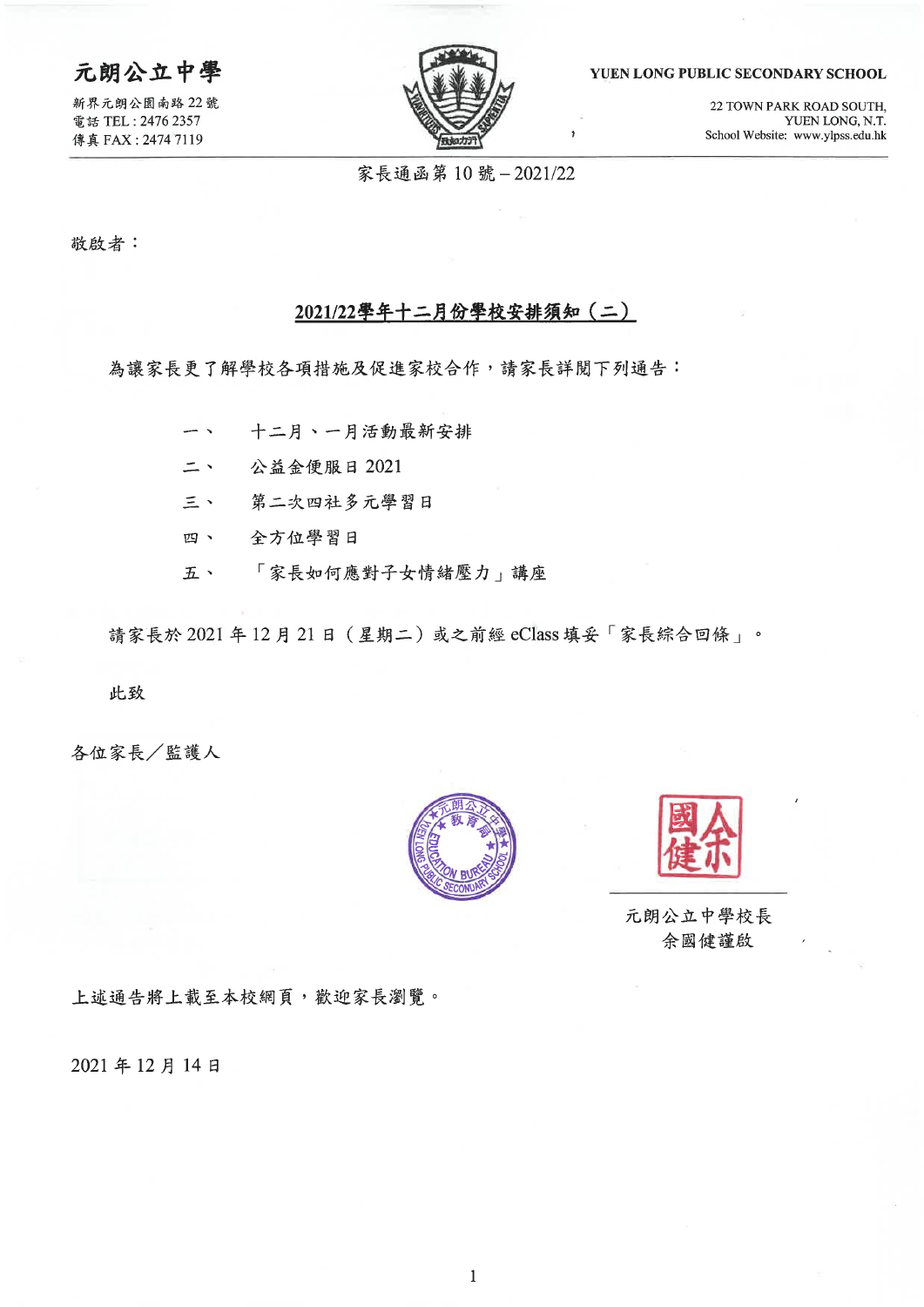| 日期     | 活動安排             | 服飾      | 備註        |
|--------|------------------|---------|-----------|
| 12月17日 | 一班一活動暨聖誕聯歡會將如期舉行 | 便服(只限參與 | 請參閱早前各班發出 |
| (星期五)  |                  | 公益金便服日之 | 的課外活動通告   |
|        |                  | 學生)、*活動 |           |
|        |                  | 服或體育服   |           |
| 12月21日 | 陸運會將改為第二次四社多元學習日 | 活動服或體育服 | 請參閱本通告第三項 |
| (星期二)  |                  |         |           |
| 1月27日  | 學校旅行將改為全方位學習日    | 活動服或體育服 | 請參閱本通告第四項 |
| (星期四)  |                  |         |           |

### 一、 十二月、一月活動最新安排

**\***根據學生手冊,活動服為學生屬社 **T** 恤,配深藍色或黑色長褲(長褲不得破爛或太時髦、長度至 腳眼),純白襪及白波鞋。

12 月 20 日(星期一)為選舉日翌日,放假一天。

### 二、 公益金便服日 **2021**

便服日,這個以穿著便服來籌款的活動源自美國,自1993年引入香港後,一直深受各界人士 歡迎。

公益金今年以「We We Wear Wear」作主題,鼓勵香港人穿上喜愛的便服行善。本校將於 2021年12月17日 (星期五)舉行便服日,鼓勵學生行善。詳情如下:

| 1. 捐款金額:                              |
|---------------------------------------|
| 本校建議學生以紙幣捐贈,方便行政處理。                   |
| 2. 服飾指引:                              |
| 參加者所穿著的便服以樸素整齊為主,不可穿著過份暴露的衣服如熱褲短裙,也不可 |
| 穿戴飾物如戒指、耳環、手鍊、頸鍊。                     |

學生只需在活動當日,穿上端莊大方的休閒服裝上學,並且即時捐款,便能透過善款,支援 兒童及青年服務。如對服飾儀容有任何疑問,請向訓導主任李蹊言老師及或莫瑞琛老師查詢。

有關活動安排的查詢 ,請聯繫社會服務學習小組張子宏老師及或彭麗梅老師。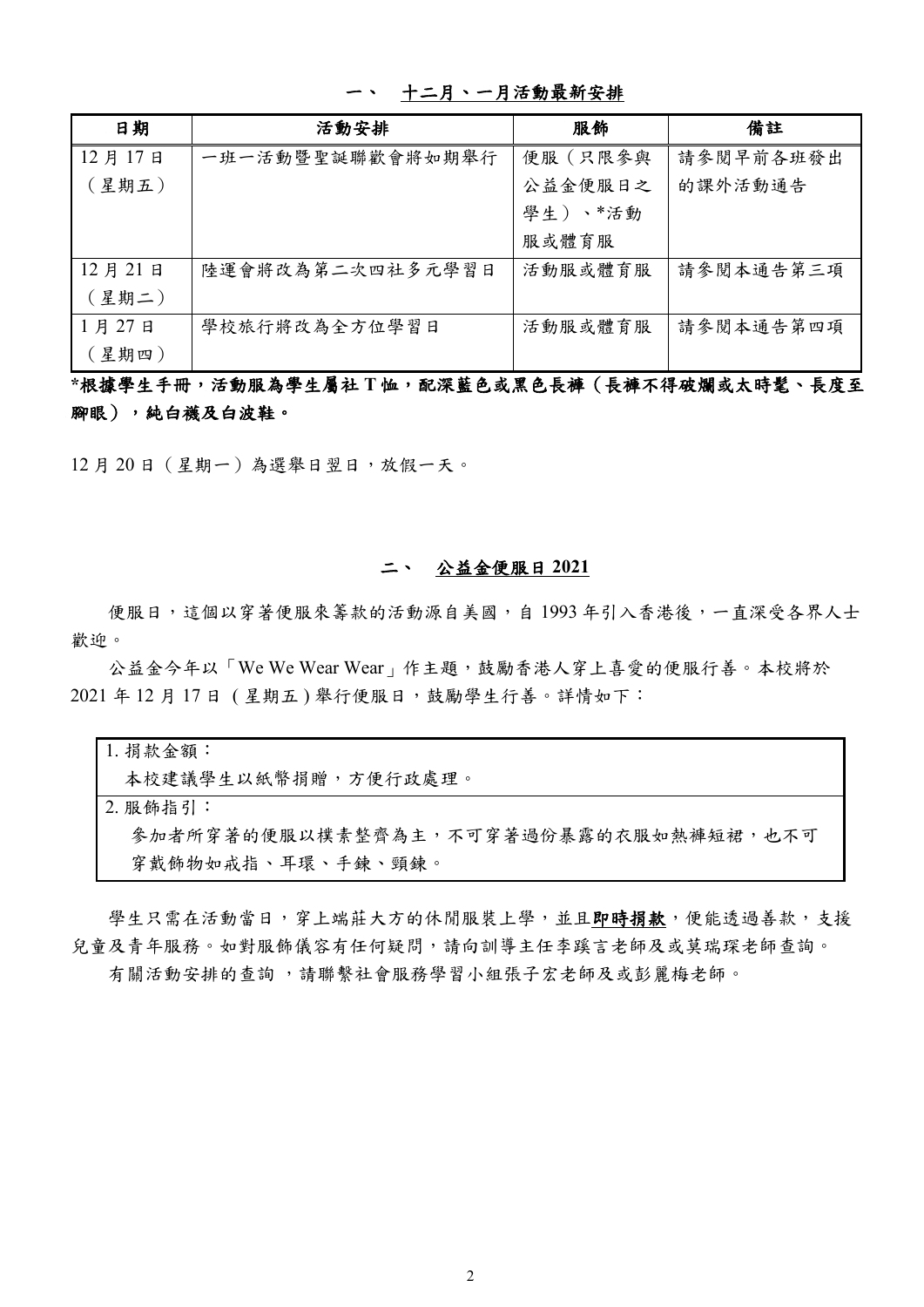### 三、 第二次四社多元學習日

因疫情關係,原定於12月21日 (星期二)的陸運會將順延,直至另行通知。而12月21日 (星期二)將改為第二次四社多元學習日,透過多元的學習活動、四社比賽,豐富學生的學習經 歷,並提升學生對社及學校的歸屬感。詳情如下:

| 級別       | 到校時間      | 集合地點 | 放學時間     | 服飾要求    |
|----------|-----------|------|----------|---------|
| 社幹事      | 上午 $8:00$ | 活動地點 | 下午 12:15 |         |
| 中一、中二    | 上午 $8:30$ | 各班課室 | 上午 10:15 | 活動服或體育服 |
| 中三、中四、中五 | 上午 10:30  | 各班課室 | 下午 12:15 |         |

為讓中六學生預備中學文憑試,中六學生當天留家自習,不用出席上述活動。中一至中五學 生如缺席當天活動,必須按日常手續請假,或提供醫生紙等證明文件。

跨境生需按照所屬年級的活動時間登入 Assembly Zoom Link: [zoom.us/j/2518409324](https://zoom.us/j/2518409324?pwd=ekVWU0JDVlBIWkM0ZmdpWTh5bmRpQT09),出席當 天活動。

如有查詢,請致電 2476 2357 與張子宏老師聯絡。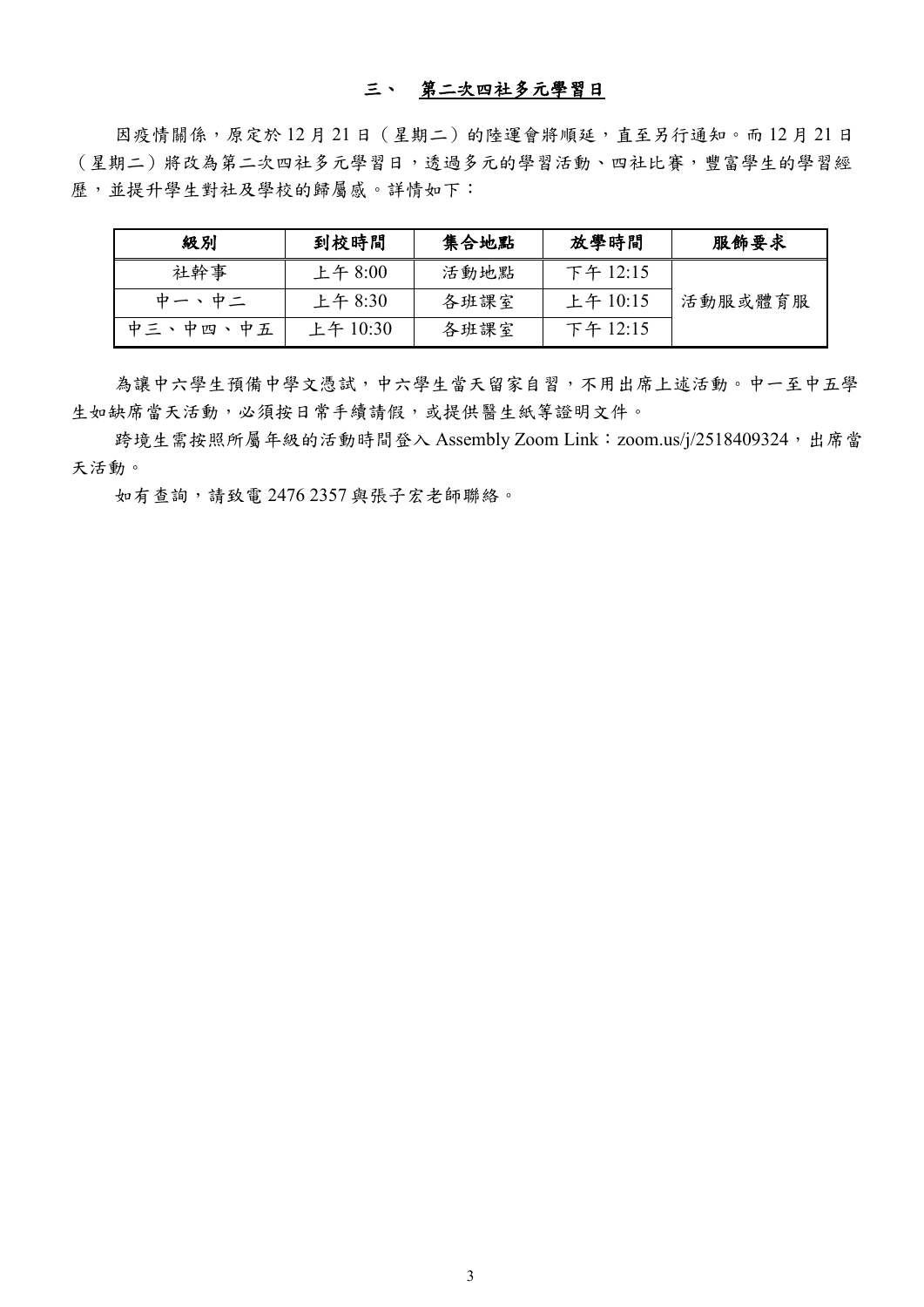### 四、 全方位學習日

因疫情關係,學校旅行將改為全方位學習日。全方位學習日乃學校課程的一部分,所有學生 必須參加。詳情如下:

日 期:2022 年 1 月 27 日(星期四) 集合時間:上午 8:15 集合地點:本校 解散時間:約下午 2:00 解散地點:本校(中一至中四);海洋公園正門(中五及中六) 交通工具:旅遊巴士 費 用:全免 服 飾:活動服或體育服

| 年級    | 目的地    |         | 學習材料    |
|-------|--------|---------|---------|
| 中一、中三 | 天際 100 |         |         |
|       | 大館     |         |         |
| 中二、中四 | 工作紙:   | 工作紙:    | 工作紙:    |
|       | 大館初體驗  | 歷史及中國歷史 | 通識科考察活動 |
|       |        |         |         |
| 中五、中六 | 海洋公園   |         |         |

跨境生之安排如下:

- 中二、中四跨境生應於當天下午 2 時前把已完成的工作紙電郵到 lms@ylpss.edu.hk。所有學生 需閱讀學習材料,完成「大館初體驗」工作紙。另可額外完成「歷史及中國歷史」及「通識科 考察活動」工作紙。
- 中一、中三、中五及中六跨境生需閱讀有關學習材料。

若 貴子弟因特別原因而未能參加學習日,亦須於當日回校自修。學生如當日因生病而未能回 校參與,須於早上 8:15 前致電校務處請假,並於下一個上課日向班主任遞交醫生証明及請假信。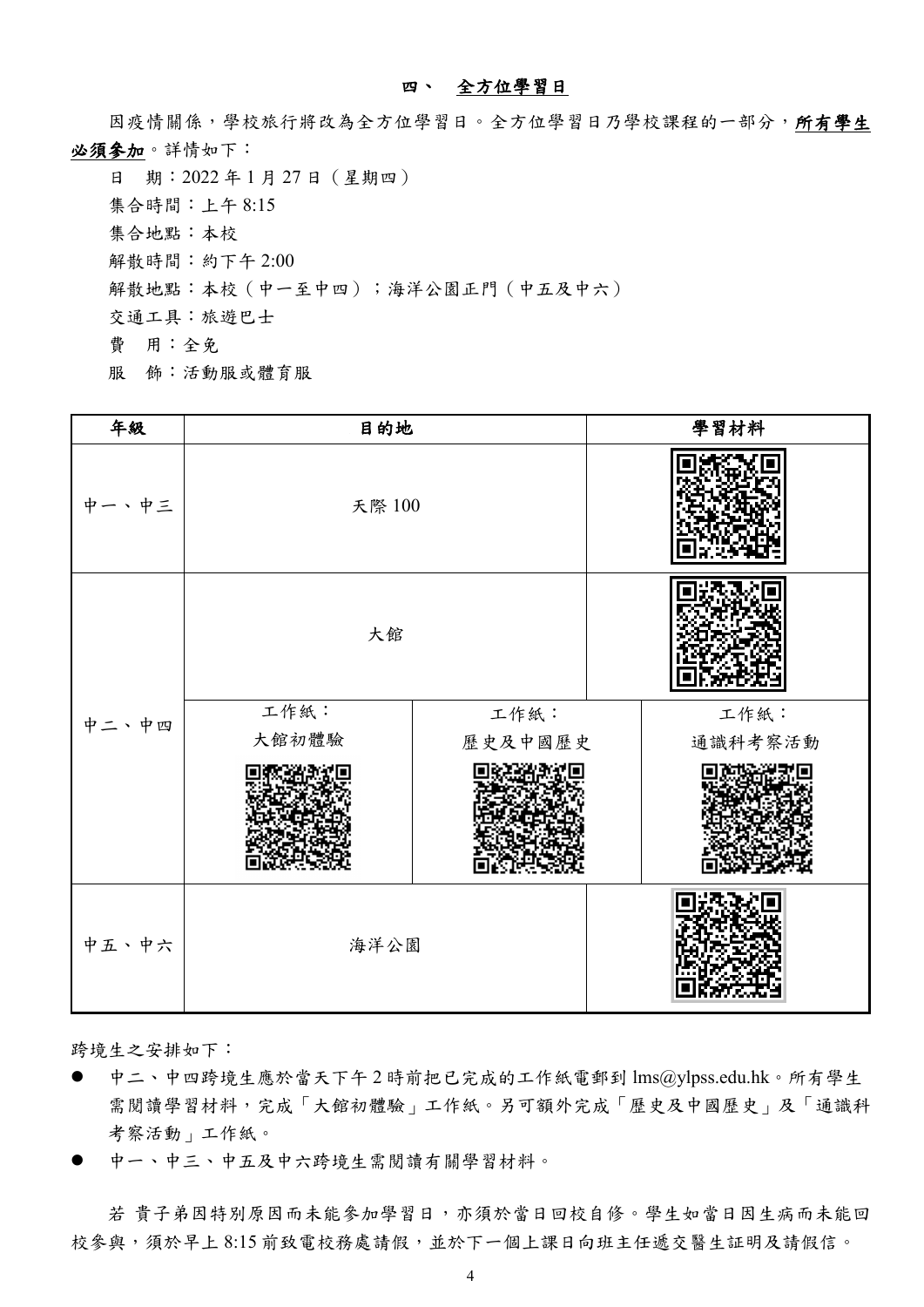學習日前,校方將派發《全方位學習日學生須知》,學生應細心詳閱。若當日教育局透過傳 媒宣佈停課,校方將取消學習日,有關安排另行宣布。

若當日天氣不穩,但教育局並未透過傳媒宣佈停課(例如天文台於當天上午 6:15 前懸掛三號 或以下風球、天文台發出持續大雨及雷暴警告、發出黃色暴雨警告,又或香港空氣質素健康指數達 10+ 級嚴重水平),則煩請督促 貴子弟攜同星期四當日的所需課本及學習日所需物品回校,待校 方作進一步安排;若天氣好轉,校方將再次評估安全性,決定活動是否繼續。

如有查詢,請致電 2476 2357 向程嘉瑩老師、李美姍老師、盧志輝老師或呂偉明副校長聯絡。

### 五、 「家長如何應對子女情緒壓力」講座

為讓家長更有效地協助子女紓緩學習壓力,提升其精神健康水平,本校家教會及輔導組特為家 長舉辦「家長如何應對子女情緒壓力」講座,邀請社會福利署專業社工到校主講,讓家長能及早關 注子女的情緒壓力,並提供適切的處理方法。講座詳情如下:

講座題目:「家長如何應對子女情緒壓力」 日期:2022 年 1 月 7 日(星期五) 時間:下午 3 時正至 4 時 30 分 地點:本校 608 室

誠邀各位家長踴躍參加是次講座。請家長於12月17日 (星期五)或之前回覆出席意向。如有 查詢,請致電 2476 2357 與文素珊老師聯絡。